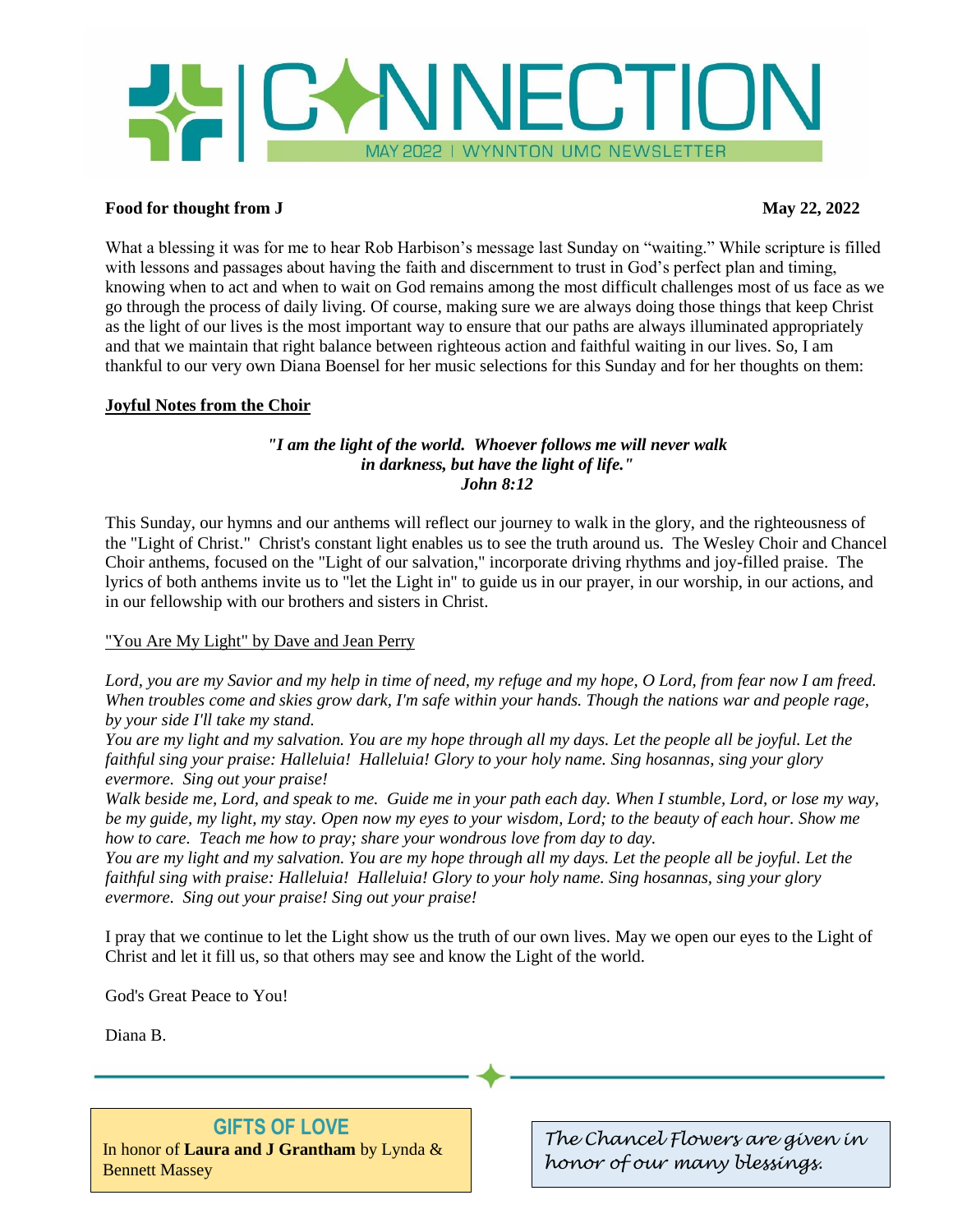## **MEMORIAL GIFTS**

In memory of **Jimmy Kent** by Carolyn Holland; Anne & Larry Spell; Sharon White; Betty Woodruff; Linda & Wallace Twiggs; Lynda & Bennett Massey

In memory of **Dot Bruner** by William Bruner

In memory of **Jean McGlamry** by Anne & Larry Spell; Mary Mims; Zane Draughon; Betty Woodruff; Lynda & Bennett Massey; Shirley Moon

#### **SAVE THE DATE**

Going away breakfast for J and Laura Grantham and Greg and Alaina Harrison

Sunday, June 5, 2022 10:00 a.m.

#### **CONGRATULATIONS**

Anna Carroll graduated from CSU with a BA degree in Communication on December 12, 2021. She also completed a 6-week course for Delta Flight Attendant School on May 13, 2022. She will be based out of Boston.

Win Cawthorne graduated with a BA degree in Public Relations, a minor in Business and a certificate in Music Business on May 14, 2022.

## **Trinity House Update**

Wynnton Neighborhood Housing will get access to Trinity House next week and be able to begin work to repurpose the property as temporary housing for homeless families.

We are planning our first workday on Saturday, May 21 from 8:30 until 1:00. If you would like to volunteer contact Bill White (706) 527-3309.



Wynnton is excited to announce that we will be hosting a Food Truck Party VBS that will run from June 13th to 17th from 9 a.m. - 12 Noon. If you are interested in volunteering or if you are interested in registering your child, please visit

https://www.myvbs.org/WynntonUMC/ to fill out the registration form. If you have any questions, please contact Meghan Gross at mgross@wynntonumc.org.

#### **LOVE OFFERING**

The Staff Parish Relations Committee and the Wynnton congregation will be honoring J and Laura for serving our church for the past 9 years. J and Laura have been reassigned to Mossy Creek UMC; their last Sunday with us will be June  $5<sup>th</sup>$ . They have given tirelessly of themselves in many areas of our church. We will honor them with a church-wide covered-dish breakfast on June 5<sup>th</sup>. Please bring a dish to share. As part of our celebration, we will present them with a love offering to let them know how much we appreciate the blessing they have been to our church. Between now and May 29<sup>th</sup>, you can make a contribution to the love offering. We look forward to this time when we share our appreciation for J and Laura.

Deb McCranie, SPR Chair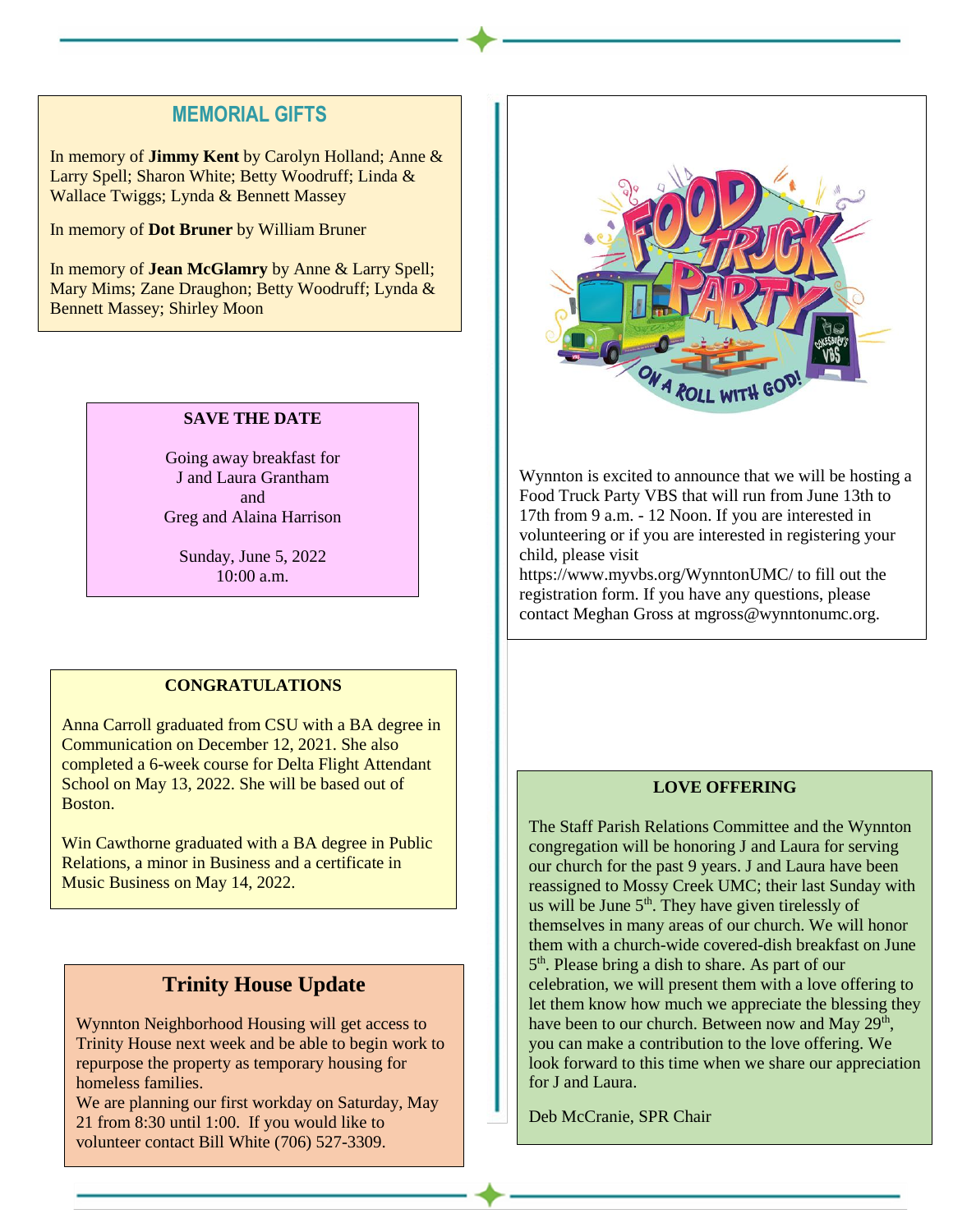#### **SPECIAL CALLED CHARGE CONFERENCE**

There will be a called Charge Conference at 12:15 pm on Sunday, June 5th in the Fellowship Hall. The purpose of the meeting is to approve the compensation for the incoming pastors.

#### **GRADUATES**

Please call the church office (706-324-2424) with information on those who are completing degrees at the College or Graduate School level. We would like to mention them in the bulletin.

#### **CHILDREN'S SUNDAY SCHOOL**

Through Old Testament stories and mission projects, our children have been learning who God is, how He loves us and is always with us, and how we are to love God and love others. Children in Pre-K through 5th grade are welcome to join us for Children's Sunday School from 9:45 a.m. to 10:50 a.m. on the second floor of the Grimes building.

#### **Youth Sunday School**



Youth Sunday School meets in the Basement from 9:45-10:45 a.m. Sunday mornings. Students in 6th through 12th grade are welcome to join us for coffee, donuts, and topical discussions of God's word.

We are doing a new series exploring where students can find God. We will explore the Old Testament stories of the building of the Tabernacle and Solomon's Temple. We're going to be "hands on", building dioramas of both! We'll explore the detail that scripture captures, how the Israelites interacted with God, and how the meta-narrative of the Bible continues today in how we meet and experience God.

If you'd like more information about Wynnton's youth program, please contact Rob Harbison, r.harbison@mchsi.com, (706) 289-3082.

#### **Children's Programs**

The nursery is available from 8:30 a.m. to 12:15 p.m. as well as Sunday School for grades K-12 from 9:45-10:50 a.m. The nursery for infants through age 3 is on the first floor of the Grimes building. Children's Sunday School for K-5th Grade is on the 2nd floor of the Grimes building, and youth Sunday school is in the basement under the sanctuary. Children's Church will be offered for children through 5th Grade in the Children's Center in the Grimes building during the worship hour.

#### **OPERATION CHRISTMAS CHILD**

Plans are being made for our Packing Party this year! In October, we will fill our boxes for children around the world.

If you prefer to fill your own box, that is fine OR you can do both!

Different items will be requested each month to bring to the church. Collection bins are in the Fellowship Hall for these items. The goal is to pack 250 boxes this year!

In May, we are collecting small 8 oz plastic cups and small bowls. These can be found locally or from IKEA.

In a message from Samaritan's Purse: Praise God for shoebox gifts that were collected last year. Thank you and all Glory to God!!

#### **Items Collected so far:**

 Bars of Soap Hair Brushes Toothbrushes Ball caps Wash Cloths Large Combs Deodorant\* 216 12 8oz. plastic cups 84 12 plastic bowls \*may be enough

Keep up the good work! Each one bring one of each. Please. Would love to pack 250 boxes!

#### **Flower Delivery**

Vicki and Glenn Martin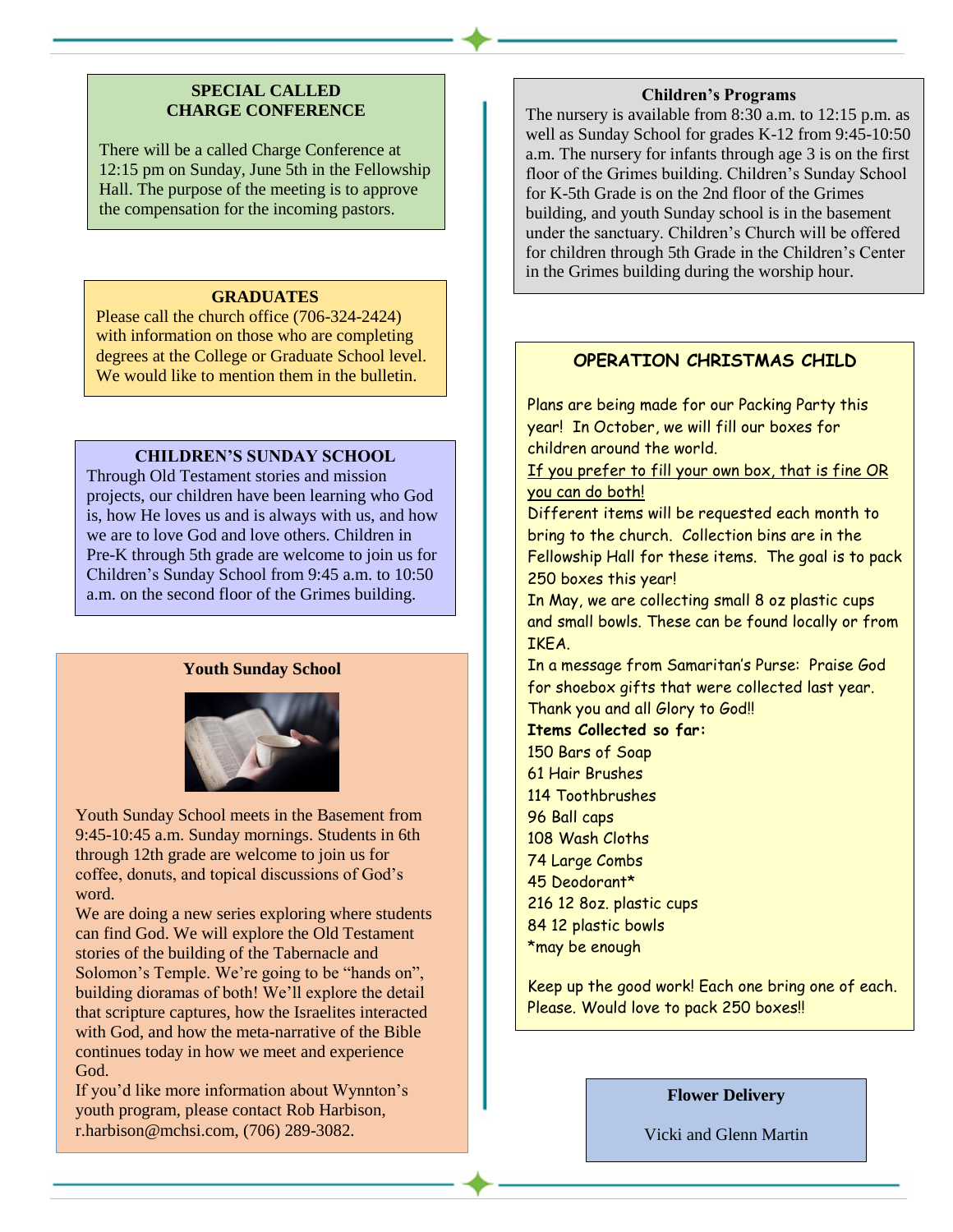#### **SAFE SANCTUARIES MEETING**

All VBS, children/youth ministries, or Sunday School volunteers are required to attend Safe Sanctuaries training on **Sunday, June 12th at 12:00 p.m.** If you cannot make this training, please contact Meghan Gross or the church office to make different arrangements.

## **READING THROUGH THE BIBLE**

- **May 22:** Acts 27:13-44, 1 Samuel 3, Psalm 51
- **May 23:** Acts 28:1-15, 1 Samuel 4-5, Psalm 52
- **May 24:** Acts 28:16-31, 1 Samuel 6-7, Psalm 53
- **May 25**: Romans 1:1-15, 1 Samuel 8, Psalm 54
- **May 26:** Romans 1:16-32, 1 Samuel 9:1-10:16, Psalm 55
- **May 27:** Romans 2:1-3:8, 1 Samuel 10:17-11:15, Psalm 56
- **May 28:** Romans 3:9-31, 1 Samuel 12, Psalm 57

## **HAPPY BIRTHDAY**

- 22 Jerry Adams
- 25 Linda Harp, Hatcher Lipp
- 28 Nancy Hammond, Raiden Miller

## **OUR STEWARDSHIP**

| $5 - 15 - 22$                        |  |
|--------------------------------------|--|
|                                      |  |
|                                      |  |
|                                      |  |
|                                      |  |
| Operation Christmas Child154.00      |  |
|                                      |  |
|                                      |  |
| Wynnton Neighborhood Housing1,705.00 |  |
| Wynnton Neighborhood Network25.00    |  |

#### **A WYNNTON WELCOME!**

If you would like to send a card to welcome our new ministers to Wynnton their addresses are:

> Michaela & Will Walley 203 North Church St. Hollendale, MS 38748

April & Jason Wade Amelia & Avery 7601 Peridot Lane Savannah, GA 31406

#### **BE A WYNNTON WELCOMER**

WE NEED YOU! to sign-up as a Sunday morning welcomer. We are looking for volunteers to fill open slots through the end of May. Check your calendars for a few Sundays you are available to help us greet our members and guests on Sunday morning. Sign-up sheets will be available in the main hallway this Sunday.

#### **Our Known Prayer Concerns:**

Sue Rogers Matthew Allen Bobby Porch Lillian Cox Lynn Christenson Beverly Ragsdale Aubrey Walker The Meacham Family Daro Miller Jake Wood Kimberly Smith Rory Miller David Woolbright

Lexy McRae Dorothy Robinson Kerry Mess Jennefer Spell Jim Accordino Gwen Bolin Joyce Hawkins Denise Hill Patsy Blalock Linda Osborne Alexandria Ridley Denise Stephens

#### **Christian Sympathy for loss of loved one:**

Family of Brad Trim Family of Lenore Ash Family of Larry Googe Family of Barbara Stevenson Family of Charles Ward Family of Martha Ann Elizondo Family of Glenn Killough Family of Jimmy Kent Family of Jean McGlamry